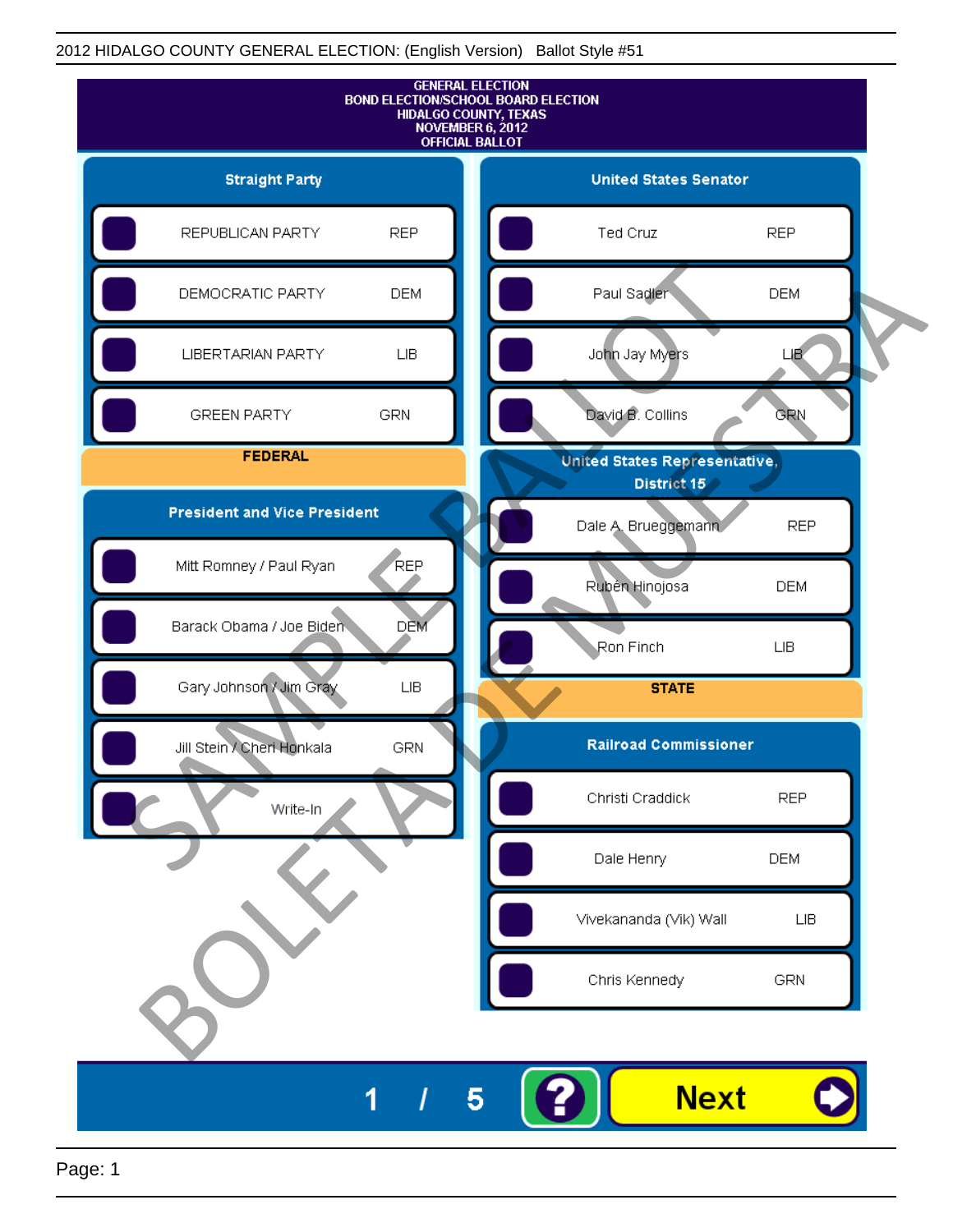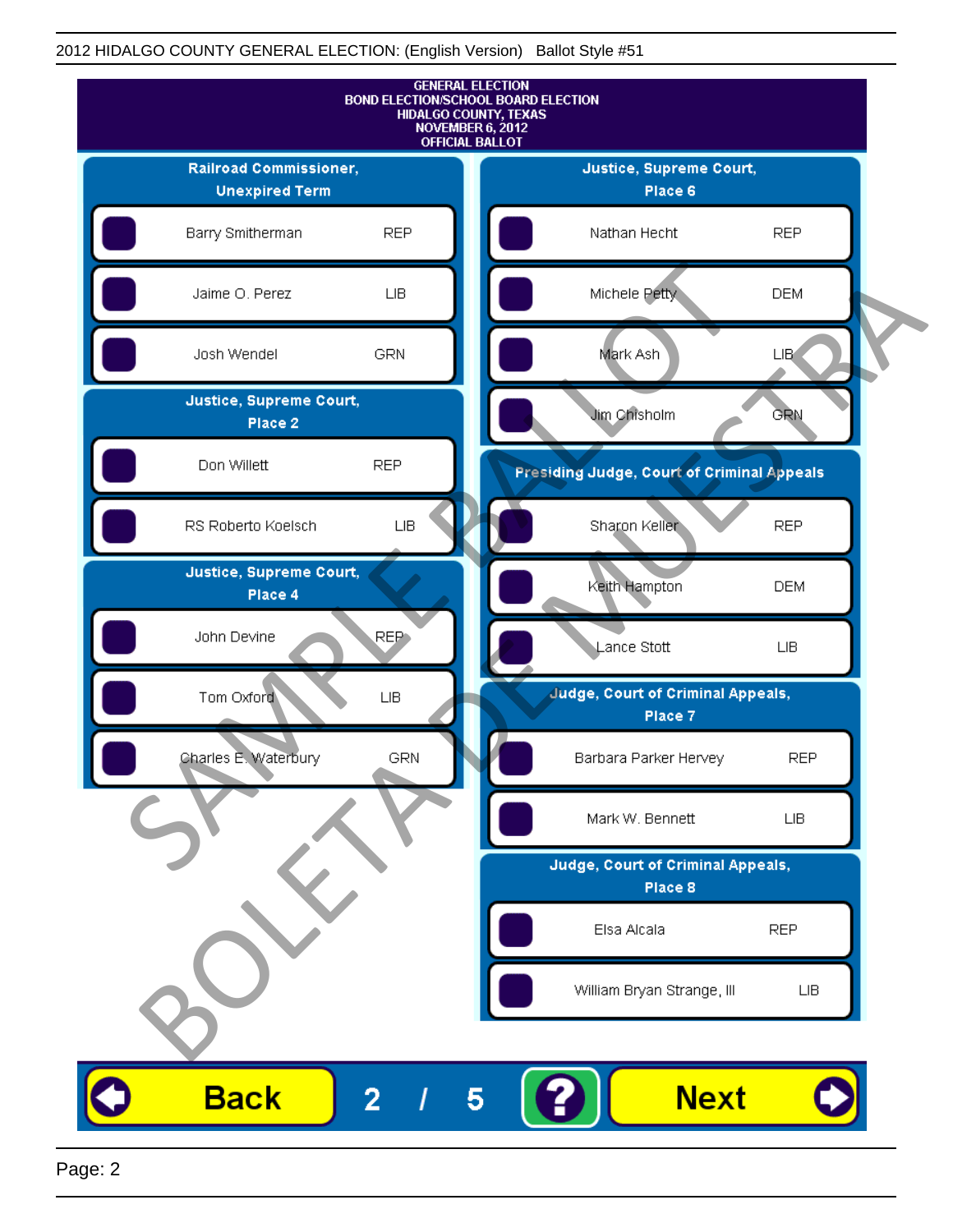

Page: 3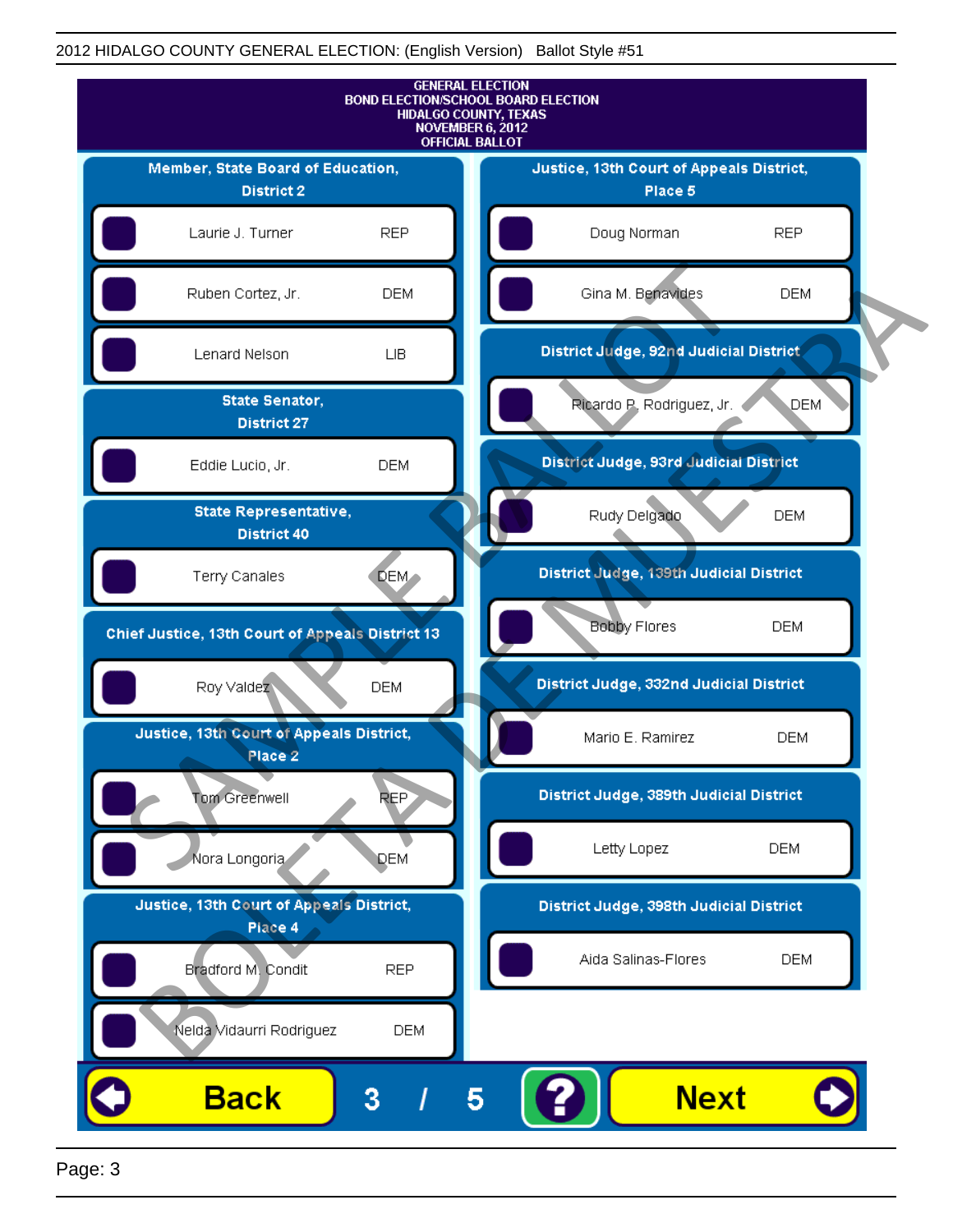| <b>GENERAL ELECTION</b><br><b>BOND ELECTION/SCHOOL BOARD ELECTION</b><br>HIDALGO COUNTY, TEXAS<br>NOVEMBER 6, 2012<br><b>OFFICIAL BALLOT</b> |                              |
|----------------------------------------------------------------------------------------------------------------------------------------------|------------------------------|
| District Judge, 430th Judicial District                                                                                                      | <b>CITY OF ELSA</b>          |
| Israel Ramon, Jr.<br><b>DEM</b>                                                                                                              | Councilman,<br>Place #2      |
| District Judge, 449th Judicial District                                                                                                      | Jesus Sergio Jesse Jr. Perez |
| Jesse Contreras<br><b>DEM</b>                                                                                                                | Daniel Ramirez               |
| <b>COUNTY</b>                                                                                                                                | Victor L. Hernandez          |
| <b>Sheriff</b>                                                                                                                               | Councilman,<br>Place #3      |
| <b>REP</b><br>Robert Caples                                                                                                                  | Felipe Balli                 |
| Guadalupe "Lupe" Trevino<br>DEM                                                                                                              | Jesse Leal                   |
| HIDALGO COUNTY DRAINAGE DISTRICT NUMBER ONE                                                                                                  | Ricardo "Rick" Sanchez       |
| <b>BOND ELECTION</b>                                                                                                                         | Councilman,                  |
| THE ISSUANCE OF \$184,000,000.00 IN BONDS AND THE<br>LEVYING OF THE TAX IN PAYMENT THEREOF FOR                                               | Place #4                     |
| IMPROVEMENTS TO THE DRAINAGE DISTRICT'S STORM<br><b>DRAINAGE SYSTEM?</b>                                                                     | Leo Gonzalez                 |
| FOR                                                                                                                                          | Gilbert Martinez             |
| <b>AGAINST</b>                                                                                                                               | David Sanchez                |
|                                                                                                                                              |                              |
| <b>Back</b><br>4                                                                                                                             | <b>Next</b><br>5             |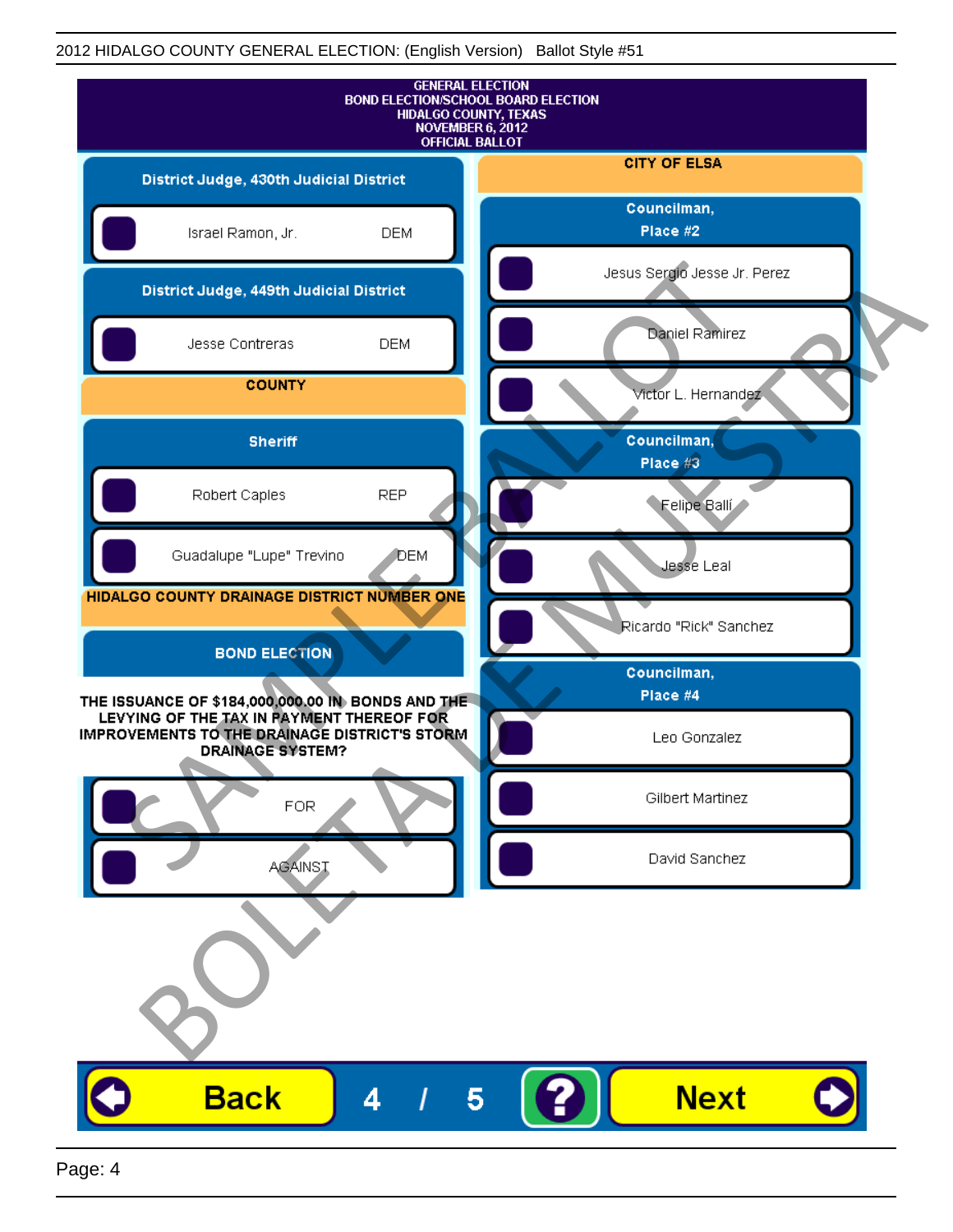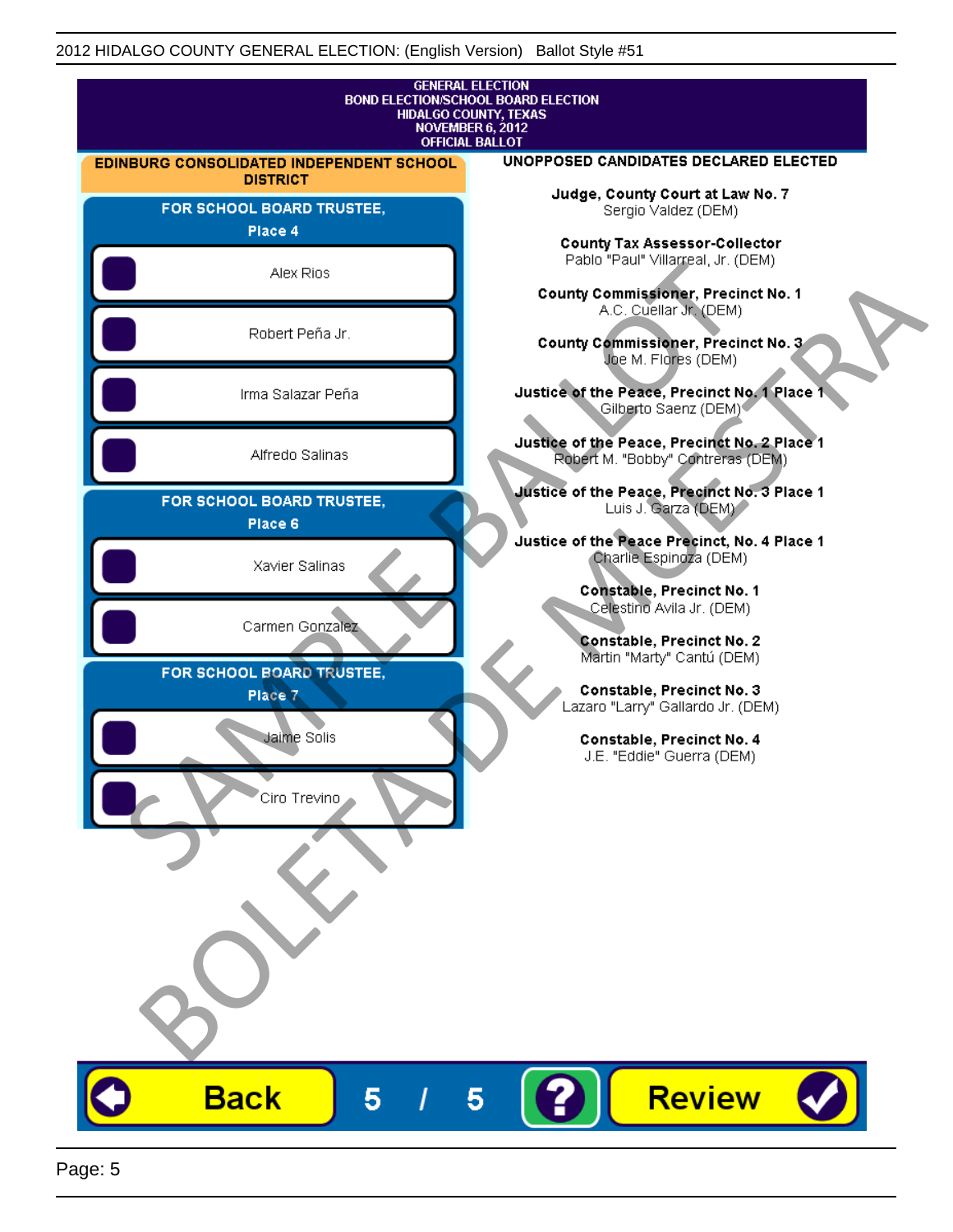Press the candidate name or contest title to return to a contest.

Vote button will light up when



Page: 6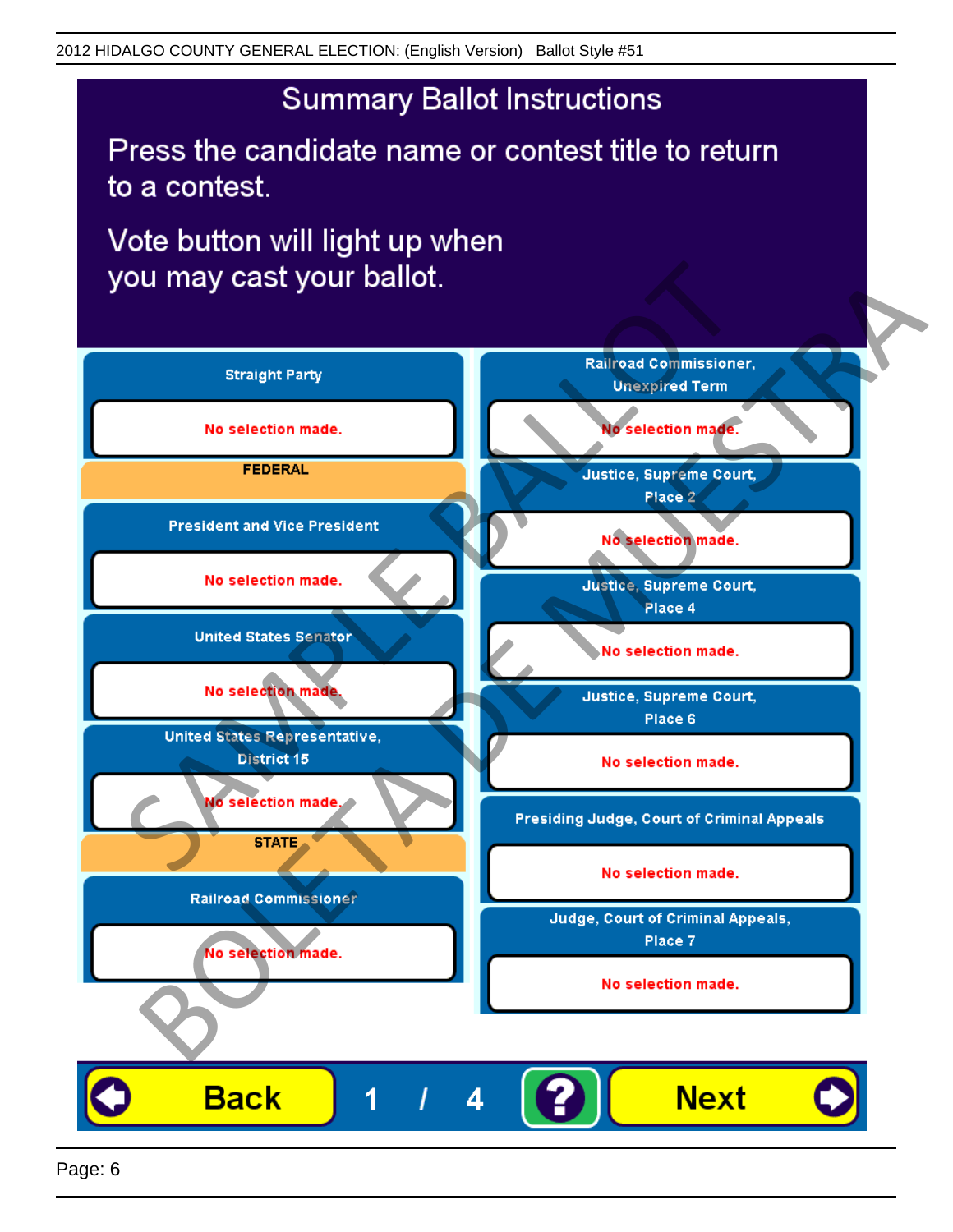Press the candidate name or contest title to return to a contest.

Vote button will light up when



Page: 7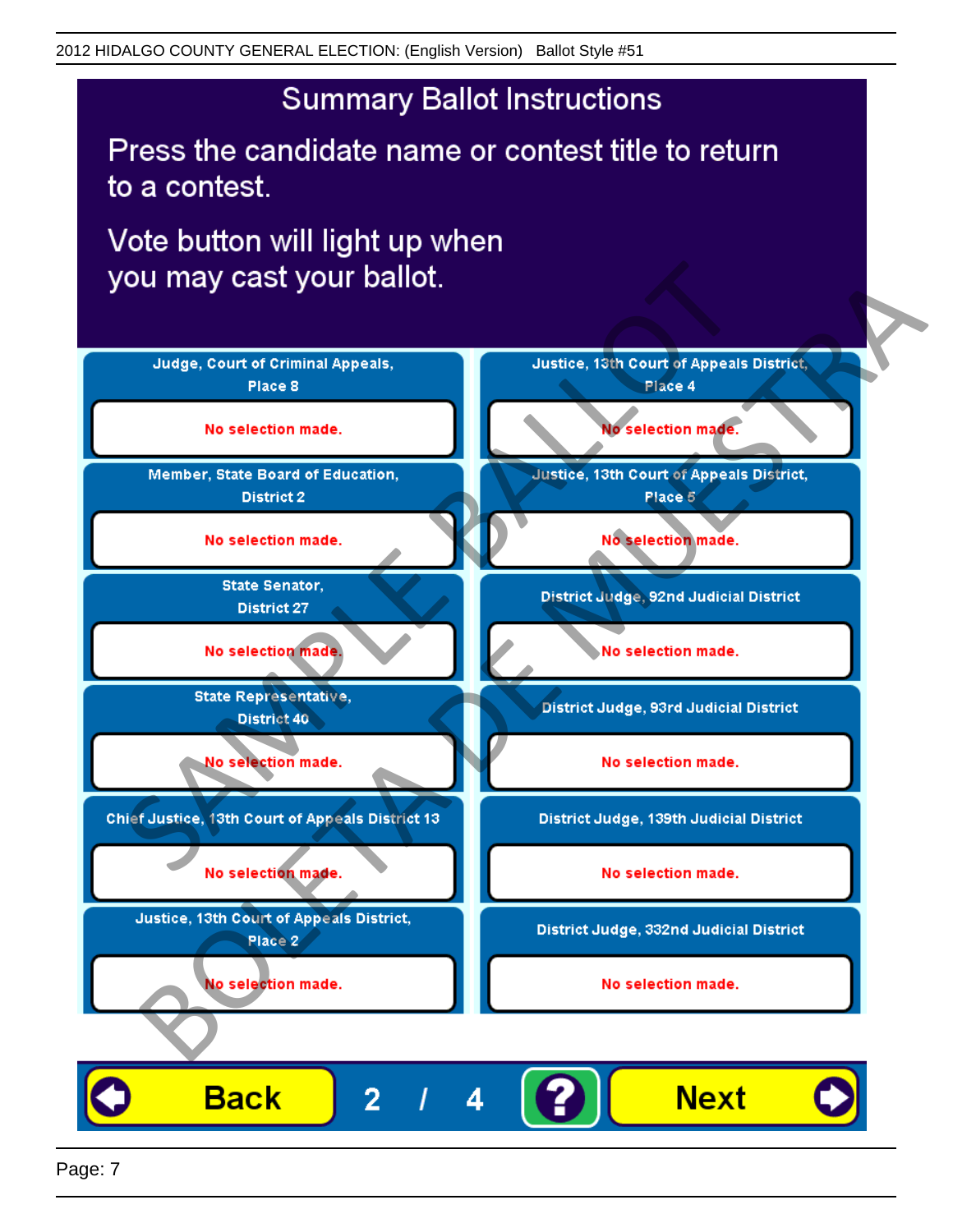Press the candidate name or contest title to return to a contest.

Vote button will light up when